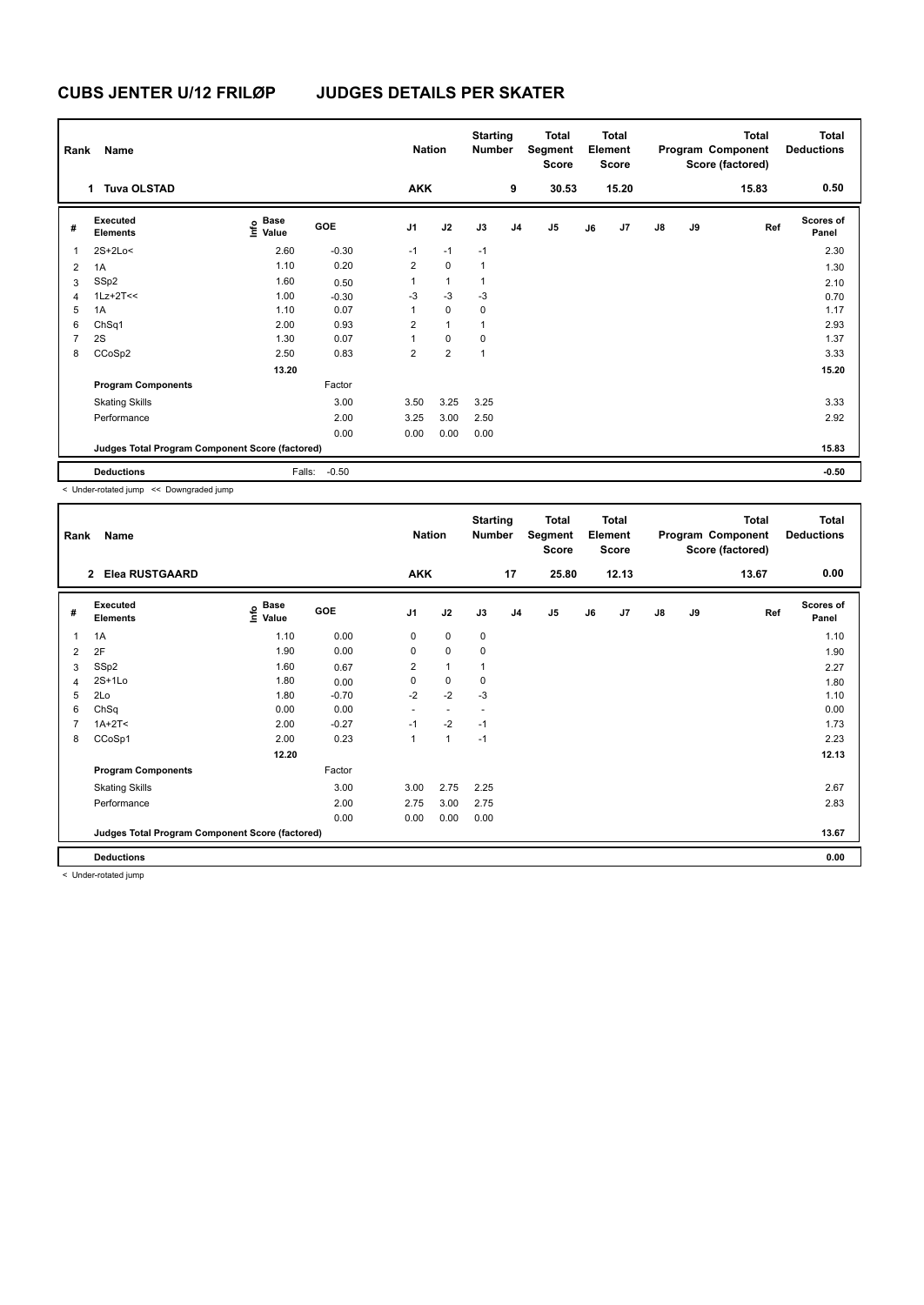| Rank         | Name                                            |                                  |         | <b>Nation</b>  |              | <b>Starting</b><br><b>Number</b> |                | Total<br>Segment<br>Score |    | Total<br>Element<br><b>Score</b> |               |    | <b>Total</b><br>Program Component<br>Score (factored) | <b>Total</b><br><b>Deductions</b> |
|--------------|-------------------------------------------------|----------------------------------|---------|----------------|--------------|----------------------------------|----------------|---------------------------|----|----------------------------------|---------------|----|-------------------------------------------------------|-----------------------------------|
|              | <b>India HANSEN</b><br>3                        |                                  |         | <b>AKK</b>     |              |                                  | 22             | 24.81                     |    | 11.06                            |               |    | 13.75                                                 | 0.00                              |
| #            | Executed<br><b>Elements</b>                     | <b>Base</b><br>o Base<br>⊆ Value | GOE     | J <sub>1</sub> | J2           | J3                               | J <sub>4</sub> | J <sub>5</sub>            | J6 | J7                               | $\mathsf{J}8$ | J9 | Ref                                                   | <b>Scores of</b><br>Panel         |
| $\mathbf{1}$ | $1F+1Lo$                                        | 1.00                             | 0.00    | 0              | $\mathbf 0$  | $\mathbf 0$                      |                |                           |    |                                  |               |    |                                                       | 1.00                              |
| 2            | 1Lz+1A+SEQ                                      | 1.36                             | $-0.13$ | 0              | $-1$         | $-1$                             |                |                           |    |                                  |               |    |                                                       | 1.23                              |
| 3            | 2S<                                             | 0.90                             | $-0.33$ | $-2$           | $-2$         | $-1$                             |                |                           |    |                                  |               |    |                                                       | 0.57                              |
| 4            | CCoSp1                                          | 2.00                             | 0.33    | 1              | $\mathbf{1}$ | 0                                |                |                           |    |                                  |               |    |                                                       | 2.33                              |
| 5            | 1A                                              | 1.10                             | 0.00    | 0              | $\mathbf 0$  | 0                                |                |                           |    |                                  |               |    |                                                       | 1.10                              |
| 6            | 1F                                              | 0.50                             | 0.00    | 0              | $\mathbf 0$  | 0                                |                |                           |    |                                  |               |    |                                                       | 0.50                              |
| 7            | ChSq1                                           | 2.00                             | 0.70    | 1              | $\mathbf{1}$ | 1                                |                |                           |    |                                  |               |    |                                                       | 2.70                              |
| 8            | SSp1                                            | 1.30                             | 0.33    | 1              | $\mathbf 0$  | 1                                |                |                           |    |                                  |               |    |                                                       | 1.63                              |
|              |                                                 | 10.16                            |         |                |              |                                  |                |                           |    |                                  |               |    |                                                       | 11.06                             |
|              | <b>Program Components</b>                       |                                  | Factor  |                |              |                                  |                |                           |    |                                  |               |    |                                                       |                                   |
|              | <b>Skating Skills</b>                           |                                  | 3.00    | 3.00           | 3.00         | 2.25                             |                |                           |    |                                  |               |    |                                                       | 2.75                              |
|              | Performance                                     |                                  | 2.00    | 2.75           | 3.00         | 2.50                             |                |                           |    |                                  |               |    |                                                       | 2.75                              |
|              |                                                 |                                  | 0.00    | 0.00           | 0.00         | 0.00                             |                |                           |    |                                  |               |    |                                                       |                                   |
|              | Judges Total Program Component Score (factored) |                                  |         |                |              |                                  |                |                           |    |                                  |               |    |                                                       | 13.75                             |
|              | <b>Deductions</b>                               |                                  |         |                |              |                                  |                |                           |    |                                  |               |    |                                                       | 0.00                              |

< Under-rotated jump

| Rank           | Name                                            |                                                          |            | <b>Nation</b>  |             | <b>Starting</b><br><b>Number</b> |                | <b>Total</b><br>Segment<br><b>Score</b> |    | <b>Total</b><br>Element<br>Score |               |    | <b>Total</b><br>Program Component<br>Score (factored) | <b>Total</b><br><b>Deductions</b> |
|----------------|-------------------------------------------------|----------------------------------------------------------|------------|----------------|-------------|----------------------------------|----------------|-----------------------------------------|----|----------------------------------|---------------|----|-------------------------------------------------------|-----------------------------------|
|                | <b>Erika Calunod JENSEN</b><br>4                |                                                          |            | <b>SKK</b>     |             |                                  | 15             | 22.95                                   |    | 11.03                            |               |    | 11.92                                                 | 0.00                              |
| #              | Executed<br><b>Elements</b>                     | <b>Base</b><br>$\mathop{\mathsf{Irr}}\nolimits$<br>Value | <b>GOE</b> | J <sub>1</sub> | J2          | J3                               | J <sub>4</sub> | J5                                      | J6 | J7                               | $\mathsf{J}8$ | J9 | Ref                                                   | <b>Scores of</b><br>Panel         |
| 1              | 1Lz+1A+SEQ                                      | 1.36                                                     | $-0.07$    | $-1$           | 0           | $\mathbf 0$                      |                |                                         |    |                                  |               |    |                                                       | 1.29                              |
| $\overline{2}$ | 1A                                              | 1.10                                                     | 0.00       | 0              | $\mathbf 0$ | 0                                |                |                                         |    |                                  |               |    |                                                       | 1.10                              |
| 3              | 2S                                              | 1.30                                                     | 0.07       |                | 0           | $\mathbf 0$                      |                |                                         |    |                                  |               |    |                                                       | 1.37                              |
| 4              | CoSp1                                           | 1.70                                                     | 0.00       | 0              | 0           | 0                                |                |                                         |    |                                  |               |    |                                                       | 1.70                              |
| 5              | ChSq1                                           | 2.00                                                     | 0.47       | 0              | 1           |                                  |                |                                         |    |                                  |               |    |                                                       | 2.47                              |
| 6              | $1F+1Lo$                                        | 1.00                                                     | 0.13       | 1              | 0           | 1                                |                |                                         |    |                                  |               |    |                                                       | 1.13                              |
| $\overline{7}$ | 1Lz                                             | 0.60                                                     | $-0.10$    | $-1$           | $-1$        | $-1$                             |                |                                         |    |                                  |               |    |                                                       | 0.50                              |
| 8              | SSp1                                            | 1.30                                                     | 0.17       | $\overline{1}$ | $\Omega$    | $\Omega$                         |                |                                         |    |                                  |               |    |                                                       | 1.47                              |
|                |                                                 | 10.36                                                    |            |                |             |                                  |                |                                         |    |                                  |               |    |                                                       | 11.03                             |
|                | <b>Program Components</b>                       |                                                          | Factor     |                |             |                                  |                |                                         |    |                                  |               |    |                                                       |                                   |
|                | <b>Skating Skills</b>                           |                                                          | 3.00       | 2.50           | 2.25        | 2.50                             |                |                                         |    |                                  |               |    |                                                       | 2.42                              |
|                | Performance                                     |                                                          | 2.00       | 2.50           | 2.50        | 2.00                             |                |                                         |    |                                  |               |    |                                                       | 2.33                              |
|                |                                                 |                                                          | 0.00       | 0.00           | 0.00        | 0.00                             |                |                                         |    |                                  |               |    |                                                       |                                   |
|                | Judges Total Program Component Score (factored) |                                                          |            |                |             |                                  |                |                                         |    |                                  |               |    |                                                       | 11.92                             |

**Deductions 0.00**

| Rank           | Name                                            |                           |         | <b>Nation</b>  |                | <b>Starting</b><br><b>Number</b> |                | <b>Total</b><br>Segment<br><b>Score</b> |    | <b>Total</b><br>Element<br><b>Score</b> |               |    | <b>Total</b><br>Program Component<br>Score (factored) | <b>Total</b><br><b>Deductions</b> |
|----------------|-------------------------------------------------|---------------------------|---------|----------------|----------------|----------------------------------|----------------|-----------------------------------------|----|-----------------------------------------|---------------|----|-------------------------------------------------------|-----------------------------------|
|                | <b>Celin Beate ELLINGSEN</b><br>5               |                           |         | <b>SSK</b>     |                |                                  | 19             | 22.62                                   |    | 10.86                                   |               |    | 11.76                                                 | 0.00                              |
| #              | Executed<br><b>Elements</b>                     | Base<br>e Base<br>⊆ Value | GOE     | J <sub>1</sub> | J2             | J3                               | J <sub>4</sub> | J5                                      | J6 | J7                                      | $\mathsf{J}8$ | J9 | Ref                                                   | <b>Scores of</b><br>Panel         |
| 1              | 1A                                              | 1.10                      | 0.07    | 0              | $\mathbf{1}$   | $\mathbf 0$                      |                |                                         |    |                                         |               |    |                                                       | 1.17                              |
| $\overline{2}$ | 1Lze+1Lo                                        | 1.00                      | $-0.17$ | $-1$           | $-2$           | $-2$                             |                |                                         |    |                                         |               |    |                                                       | 0.83                              |
| 3              | SSp2                                            | 1.60                      | 0.50    | 0              | $\overline{2}$ | $\mathbf{1}$                     |                |                                         |    |                                         |               |    |                                                       | 2.10                              |
| 4              | ChSq1                                           | 2.00                      | 0.23    | 0              | $\mathbf 0$    | $\mathbf{1}$                     |                |                                         |    |                                         |               |    |                                                       | 2.23                              |
| 5              | $1F+1Lo$                                        | 1.00                      | 0.13    | 2              | $\pmb{0}$      | 0                                |                |                                         |    |                                         |               |    |                                                       | 1.13                              |
| 6              | 1A                                              | 1.10                      | 0.00    | 0              | $\mathbf 0$    | $\mathbf 0$                      |                |                                         |    |                                         |               |    |                                                       | 1.10                              |
| $\overline{7}$ | 1F                                              | 0.50                      | 0.00    | $\Omega$       | $\pmb{0}$      | 0                                |                |                                         |    |                                         |               |    |                                                       | 0.50                              |
| 8              | CCoSp1                                          | 2.00                      | $-0.20$ | 0              | $\mathbf 0$    | $-2$                             |                |                                         |    |                                         |               |    |                                                       | 1.80                              |
|                |                                                 | 10.30                     |         |                |                |                                  |                |                                         |    |                                         |               |    |                                                       | 10.86                             |
|                | <b>Program Components</b>                       |                           | Factor  |                |                |                                  |                |                                         |    |                                         |               |    |                                                       |                                   |
|                | <b>Skating Skills</b>                           |                           | 3.00    | 2.75           | 2.25           | 2.25                             |                |                                         |    |                                         |               |    |                                                       | 2.42                              |
|                | Performance                                     |                           | 2.00    | 2.75           | 2.25           | 1.75                             |                |                                         |    |                                         |               |    |                                                       | 2.25                              |
|                |                                                 |                           | 0.00    | 0.00           | 0.00           | 0.00                             |                |                                         |    |                                         |               |    |                                                       |                                   |
|                | Judges Total Program Component Score (factored) |                           |         |                |                |                                  |                |                                         |    |                                         |               |    |                                                       | 11.76                             |
|                | <b>Deductions</b>                               |                           |         |                |                |                                  |                |                                         |    |                                         |               |    |                                                       | 0.00                              |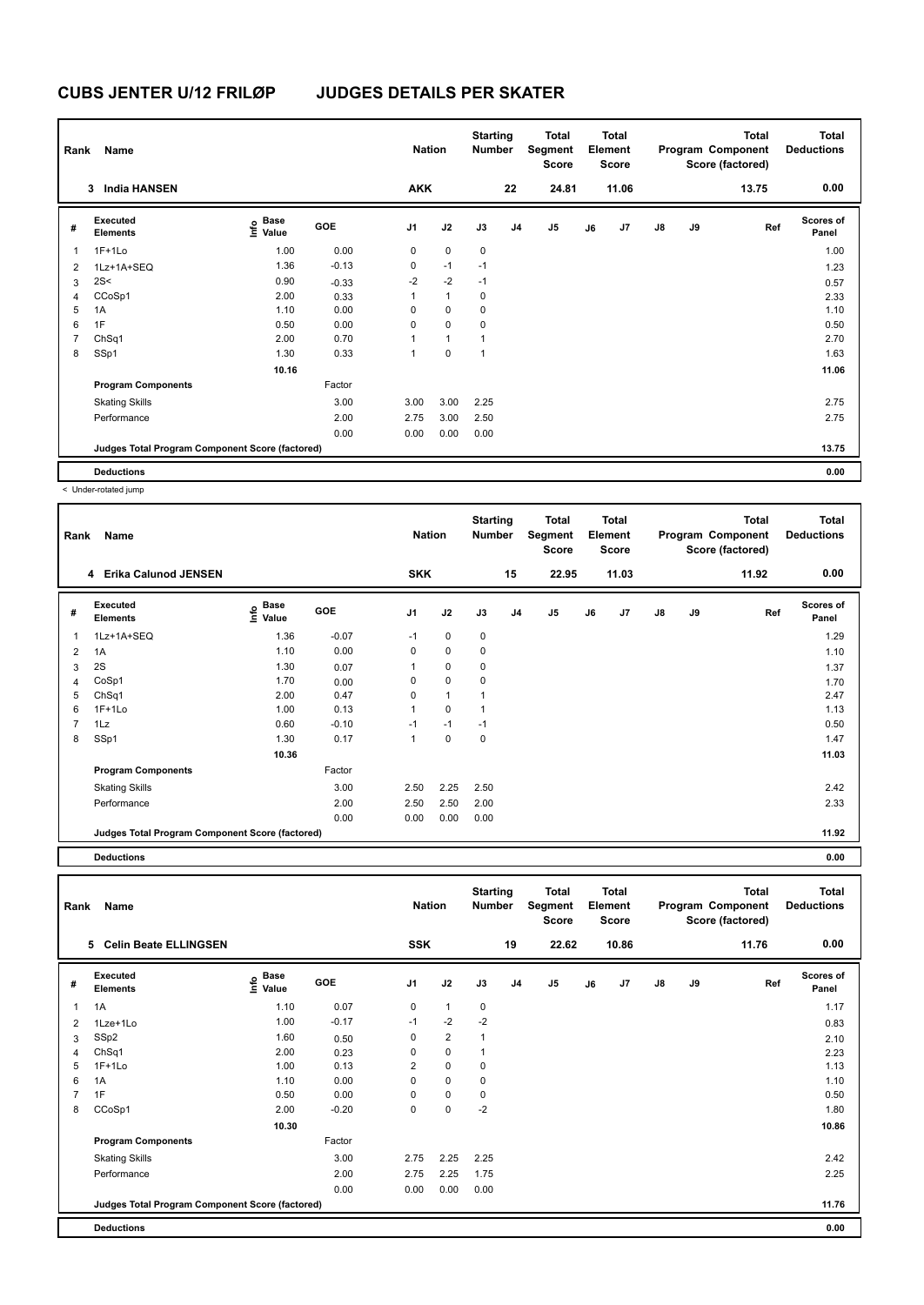| Rank           | Name                                            |                           |            |                | <b>Nation</b> | <b>Starting</b><br><b>Number</b> |                | <b>Total</b><br>Segment<br><b>Score</b> |    | <b>Total</b><br>Element<br>Score |               |    | <b>Total</b><br>Program Component<br>Score (factored) | Total<br><b>Deductions</b> |
|----------------|-------------------------------------------------|---------------------------|------------|----------------|---------------|----------------------------------|----------------|-----------------------------------------|----|----------------------------------|---------------|----|-------------------------------------------------------|----------------------------|
|                | 6 Aurora LUNDAR-HOPE                            |                           |            | <b>OSK</b>     |               |                                  | 10             | 21.11                                   |    | 9.51                             |               |    | 12.10                                                 | 0.50                       |
| #              | Executed<br><b>Elements</b>                     | Base<br>e Base<br>⊆ Value | <b>GOE</b> | J <sub>1</sub> | J2            | J3                               | J <sub>4</sub> | J <sub>5</sub>                          | J6 | J7                               | $\mathsf{J}8$ | J9 | Ref                                                   | <b>Scores of</b><br>Panel  |
| 1              | 2S                                              | 1.30                      | $-0.60$    | $-3$           | $-3$          | $-3$                             |                |                                         |    |                                  |               |    |                                                       | 0.70                       |
| $\overline{2}$ | 1F                                              | 0.50                      | 0.07       | $\mathbf{1}$   | 0             | 0                                |                |                                         |    |                                  |               |    |                                                       | 0.57                       |
| 3              | 1A                                              | 1.10                      | $-0.20$    | $-1$           | $-2$          | 0                                |                |                                         |    |                                  |               |    |                                                       | 0.90                       |
| 4              | $1Lo+1T$                                        | 0.90                      | 0.00       | 0              | 0             | 0                                |                |                                         |    |                                  |               |    |                                                       | 0.90                       |
| 5              | SSp1                                            | 1.30                      | 0.17       | 1              | $\mathbf 0$   | 0                                |                |                                         |    |                                  |               |    |                                                       | 1.47                       |
| 6              | ChSq1                                           | 2.00                      | 0.07       | 1              | $\pmb{0}$     | $-1$                             |                |                                         |    |                                  |               |    |                                                       | 2.07                       |
| 7              | 1Lz+1Lo                                         | 1.10                      | $-0.10$    | $-1$           | $-1$          | $-1$                             |                |                                         |    |                                  |               |    |                                                       | 1.00                       |
| 8              | CCoSp1                                          | 2.00                      | $-0.10$    | 0              | $\pmb{0}$     | $-1$                             |                |                                         |    |                                  |               |    |                                                       | 1.90                       |
|                |                                                 | 10.20                     |            |                |               |                                  |                |                                         |    |                                  |               |    |                                                       | 9.51                       |
|                | <b>Program Components</b>                       |                           | Factor     |                |               |                                  |                |                                         |    |                                  |               |    |                                                       |                            |
|                | <b>Skating Skills</b>                           |                           | 3.00       | 2.50           | 2.25          | 2.50                             |                |                                         |    |                                  |               |    |                                                       | 2.42                       |
|                | Performance                                     |                           | 2.00       | 2.50           | 2.25          | 2.50                             |                |                                         |    |                                  |               |    |                                                       | 2.42                       |
|                |                                                 |                           | 0.00       | 0.00           | 0.00          | 0.00                             |                |                                         |    |                                  |               |    |                                                       |                            |
|                | Judges Total Program Component Score (factored) |                           |            |                |               |                                  |                |                                         |    |                                  |               |    |                                                       | 12.10                      |
|                | <b>Deductions</b>                               | Falls:                    | $-0.50$    |                |               |                                  |                |                                         |    |                                  |               |    |                                                       | $-0.50$                    |

! Not clear edge

| Rank | Name                                            |                       |            | <b>Nation</b>  |              | <b>Starting</b><br><b>Number</b> |                | Total<br>Segment<br><b>Score</b> |    | <b>Total</b><br>Element<br><b>Score</b> |               |    | <b>Total</b><br>Program Component<br>Score (factored) | <b>Total</b><br><b>Deductions</b> |
|------|-------------------------------------------------|-----------------------|------------|----------------|--------------|----------------------------------|----------------|----------------------------------|----|-----------------------------------------|---------------|----|-------------------------------------------------------|-----------------------------------|
|      | Ingrid Amalie MOOK-KLEIVEN<br>7                 |                       |            | OI             |              |                                  | $\overline{7}$ | 21.00                            |    | 9.09                                    |               |    | 13.41                                                 | 1.50                              |
| #    | Executed<br><b>Elements</b>                     | $E$ Base<br>$E$ Value | <b>GOE</b> | J <sub>1</sub> | J2           | J3                               | J <sub>4</sub> | J <sub>5</sub>                   | J6 | J7                                      | $\mathsf{J}8$ | J9 | Ref                                                   | <b>Scores of</b><br>Panel         |
| 1    | ChSq1                                           | 2.00                  | 0.93       | 2              | $\mathbf{1}$ | 1                                |                |                                  |    |                                         |               |    |                                                       | 2.93                              |
| 2    | CSp1                                            | 1.40                  | 0.17       |                | 0            | 0                                |                |                                  |    |                                         |               |    |                                                       | 1.57                              |
| 3    | 1A                                              | 1.10                  | $-0.60$    | $-3$           | $-3$         | $-3$                             |                |                                  |    |                                         |               |    |                                                       | 0.50                              |
| 4    | 2Lo<                                            | 1.30                  | $-0.90$    | $-3$           | $-3$         | -3                               |                |                                  |    |                                         |               |    |                                                       | 0.40                              |
| 5    | CoSp1V                                          | 1.30                  | $-0.50$    | $-1$           | $-2$         | $-2$                             |                |                                  |    |                                         |               |    |                                                       | 0.80                              |
| 6    | 2S                                              | 1.30                  | $-0.60$    | $-3$           | $-3$         | $-3$                             |                |                                  |    |                                         |               |    |                                                       | 0.70                              |
| 7    | 1Lz+1A+SEQ                                      | 1.36                  | $-0.07$    | $\Omega$       | 0            | $-1$                             |                |                                  |    |                                         |               |    |                                                       | 1.29                              |
| 8    | 2S                                              | 1.30                  | $-0.40$    | $-2$           | $-2$         | $-2$                             |                |                                  |    |                                         |               |    |                                                       | 0.90                              |
|      |                                                 | 11.06                 |            |                |              |                                  |                |                                  |    |                                         |               |    |                                                       | 9.09                              |
|      | <b>Program Components</b>                       |                       | Factor     |                |              |                                  |                |                                  |    |                                         |               |    |                                                       |                                   |
|      | <b>Skating Skills</b>                           |                       | 3.00       | 2.75           | 3.00         | 2.50                             |                |                                  |    |                                         |               |    |                                                       | 2.75                              |
|      | Performance                                     |                       | 2.00       | 2.50           | 2.50         | 2.75                             |                |                                  |    |                                         |               |    |                                                       | 2.58                              |
|      |                                                 |                       | 0.00       | 0.00           | 0.00         | 0.00                             |                |                                  |    |                                         |               |    |                                                       |                                   |
|      | Judges Total Program Component Score (factored) |                       |            |                |              |                                  |                |                                  |    |                                         |               |    |                                                       | 13.41                             |
|      | <b>Deductions</b>                               | Falls:                | $-1.50$    |                |              |                                  |                |                                  |    |                                         |               |    |                                                       | $-1.50$                           |
|      | $\geq$ linder retated jump.                     |                       |            |                |              |                                  |                |                                  |    |                                         |               |    |                                                       |                                   |

< Under-rotated jump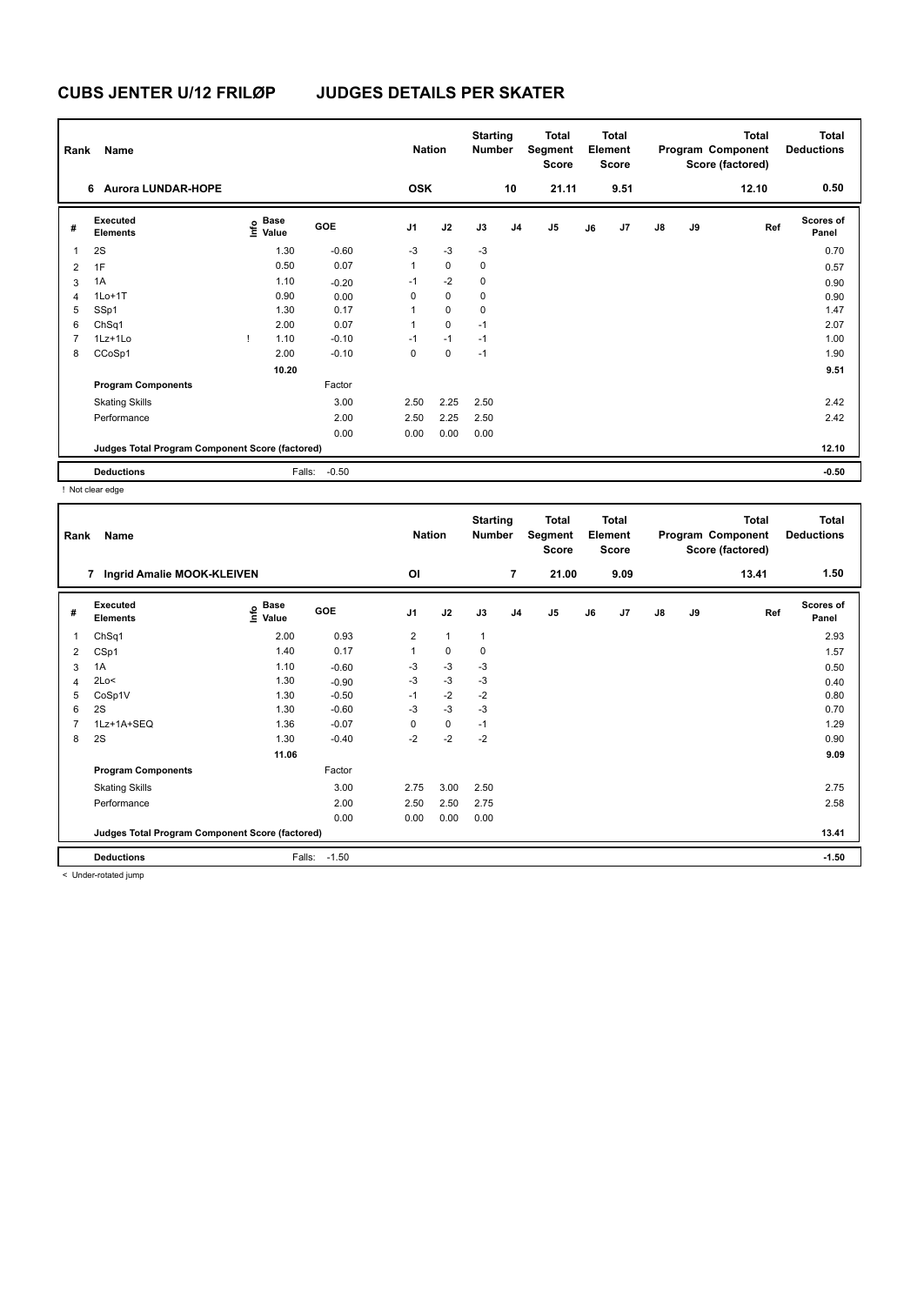| Rank           | Name                                            |                   |         | <b>Nation</b>  |             | <b>Starting</b><br><b>Number</b> |                | Total<br>Segment<br><b>Score</b> |    | <b>Total</b><br>Element<br><b>Score</b> |               |    | <b>Total</b><br>Program Component<br>Score (factored) | Total<br><b>Deductions</b> |
|----------------|-------------------------------------------------|-------------------|---------|----------------|-------------|----------------------------------|----------------|----------------------------------|----|-----------------------------------------|---------------|----|-------------------------------------------------------|----------------------------|
|                | Madelen LYSEBRÅTE LØBERG<br>8                   |                   |         | <b>AKK</b>     |             |                                  | 20             | 18.77                            |    | 7.87                                    |               |    | 10.90                                                 | 0.00                       |
| #              | Executed<br><b>Elements</b>                     | e Base<br>⊆ Value | GOE     | J <sub>1</sub> | J2          | J3                               | J <sub>4</sub> | J5                               | J6 | J7                                      | $\mathsf{J}8$ | J9 | Ref                                                   | <b>Scores of</b><br>Panel  |
| 1              | $1Lz+1L0$                                       | 1.10              | $-0.10$ | $-1$           | $-1$        | $-1$                             |                |                                  |    |                                         |               |    |                                                       | 1.00                       |
| $\overline{2}$ | 1A                                              | 1.10              | $-0.13$ | 0              | $-1$        | $-1$                             |                |                                  |    |                                         |               |    |                                                       | 0.97                       |
| 3              | 1F                                              | 0.50              | $-0.03$ | 0              | $-1$        | $\mathbf 0$                      |                |                                  |    |                                         |               |    |                                                       | 0.47                       |
| 4              | SSp1                                            | 1.30              | 0.00    | 0              | $\mathbf 0$ | 0                                |                |                                  |    |                                         |               |    |                                                       | 1.30                       |
| 5              | $1A+1T$                                         | 1.50              | $-0.07$ | 0              | $\mathbf 0$ | $-1$                             |                |                                  |    |                                         |               |    |                                                       | 1.43                       |
| 6              | 2S                                              | 1.30              | $-0.20$ | $-1$           | $-1$        | $-1$                             |                |                                  |    |                                         |               |    |                                                       | 1.10                       |
| 7              | ChSq                                            | 0.00              | 0.00    |                |             |                                  |                |                                  |    |                                         |               |    |                                                       | 0.00                       |
| 8              | CCoSp1V                                         | 1.70              | $-0.10$ | 0              | 0           | $-1$                             |                |                                  |    |                                         |               |    |                                                       | 1.60                       |
|                |                                                 | 8.50              |         |                |             |                                  |                |                                  |    |                                         |               |    |                                                       | 7.87                       |
|                | <b>Program Components</b>                       |                   | Factor  |                |             |                                  |                |                                  |    |                                         |               |    |                                                       |                            |
|                | <b>Skating Skills</b>                           |                   | 3.00    | 2.25           | 2.25        | 1.75                             |                |                                  |    |                                         |               |    |                                                       | 2.08                       |
|                | Performance                                     |                   | 2.00    | 2.25           | 2.50        | 2.25                             |                |                                  |    |                                         |               |    |                                                       | 2.33                       |
|                |                                                 |                   | 0.00    | 0.00           | 0.00        | 0.00                             |                |                                  |    |                                         |               |    |                                                       |                            |
|                | Judges Total Program Component Score (factored) |                   |         |                |             |                                  |                |                                  |    |                                         |               |    |                                                       | 10.90                      |
|                | <b>Deductions</b>                               |                   |         |                |             |                                  |                |                                  |    |                                         |               |    |                                                       | 0.00                       |

! Not clear edge

| Rank | Name                                            |                       |         | <b>Nation</b>  |             | <b>Starting</b><br><b>Number</b> |                | <b>Total</b><br>Segment<br><b>Score</b> |    | <b>Total</b><br>Element<br><b>Score</b> |               |    | <b>Total</b><br>Program Component<br>Score (factored) | <b>Total</b><br><b>Deductions</b> |
|------|-------------------------------------------------|-----------------------|---------|----------------|-------------|----------------------------------|----------------|-----------------------------------------|----|-----------------------------------------|---------------|----|-------------------------------------------------------|-----------------------------------|
|      | 9<br><b>Pernille WITH</b>                       |                       |         | <b>BSK</b>     |             |                                  | 11             | 18.34                                   |    | 8.60                                    |               |    | 10.24                                                 | 0.50                              |
| #    | Executed<br><b>Elements</b>                     | $\sum_{i=1}^{n}$ Base | GOE     | J <sub>1</sub> | J2          | J3                               | J <sub>4</sub> | J <sub>5</sub>                          | J6 | J7                                      | $\mathsf{J}8$ | J9 | Ref                                                   | <b>Scores of</b><br>Panel         |
| 1    | 1F                                              | 0.50                  | 0.13    | 1              | $\mathbf 0$ | 1                                |                |                                         |    |                                         |               |    |                                                       | 0.63                              |
| 2    | ChSq1                                           | 2.00                  | 0.47    |                | $\mathbf 0$ |                                  |                |                                         |    |                                         |               |    |                                                       | 2.47                              |
| 3    | 1A                                              | 1.10                  | $-0.40$ | $-2$           | $-2$        | $-2$                             |                |                                         |    |                                         |               |    |                                                       | 0.70                              |
| 4    | CSpB                                            | 1.10                  | 0.00    | 0              | 0           | 0                                |                |                                         |    |                                         |               |    |                                                       | 1.10                              |
| 5    | 1Lz+1A+SEQ                                      | 1.36                  | $-0.13$ | $\Omega$       | $\mathbf 0$ | $-2$                             |                |                                         |    |                                         |               |    |                                                       | 1.23                              |
| 6    | 2S                                              | 1.30                  | $-0.60$ | $-3$           | $-3$        | $-3$                             |                |                                         |    |                                         |               |    |                                                       | 0.70                              |
| 7    | SSpB                                            | 1.10                  | 0.17    | $\Omega$       | $\mathbf 0$ | $\mathbf 1$                      |                |                                         |    |                                         |               |    |                                                       | 1.27                              |
| 8    | 1F                                              | 0.50                  | 0.00    | 0              | $\mathbf 0$ | 0                                |                |                                         |    |                                         |               |    |                                                       | 0.50                              |
|      |                                                 | 8.96                  |         |                |             |                                  |                |                                         |    |                                         |               |    |                                                       | 8.60                              |
|      | <b>Program Components</b>                       |                       | Factor  |                |             |                                  |                |                                         |    |                                         |               |    |                                                       |                                   |
|      | <b>Skating Skills</b>                           |                       | 3.00    | 2.00           | 2.00        | 2.25                             |                |                                         |    |                                         |               |    |                                                       | 2.08                              |
|      | Performance                                     |                       | 2.00    | 2.00           | 2.25        | 1.75                             |                |                                         |    |                                         |               |    |                                                       | 2.00                              |
|      |                                                 |                       | 0.00    | 0.00           | 0.00        | 0.00                             |                |                                         |    |                                         |               |    |                                                       |                                   |
|      | Judges Total Program Component Score (factored) |                       |         |                |             |                                  |                |                                         |    |                                         |               |    |                                                       | 10.24                             |
|      |                                                 |                       |         |                |             |                                  |                |                                         |    |                                         |               |    |                                                       |                                   |

**Deductions** Falls: -0.50 **-0.50**

| Rank | Name                                            |                                  |         | <b>Nation</b>  |              | <b>Starting</b><br><b>Number</b> |                | <b>Total</b><br>Segment<br><b>Score</b> |    | <b>Total</b><br>Element<br><b>Score</b> |               |    | <b>Total</b><br>Program Component<br>Score (factored) | <b>Total</b><br><b>Deductions</b> |
|------|-------------------------------------------------|----------------------------------|---------|----------------|--------------|----------------------------------|----------------|-----------------------------------------|----|-----------------------------------------|---------------|----|-------------------------------------------------------|-----------------------------------|
| 10   | <b>Hilde HILLESTAD BADER</b>                    |                                  |         | <b>RKK</b>     |              |                                  | 8              | 17.80                                   |    | 6.30                                    |               |    | 11.50                                                 | 0.00                              |
| #    | Executed<br><b>Elements</b>                     | <b>Base</b><br>e Base<br>E Value | GOE     | J <sub>1</sub> | J2           | J3                               | J <sub>4</sub> | J <sub>5</sub>                          | J6 | J <sub>7</sub>                          | $\mathsf{J}8$ | J9 | Ref                                                   | <b>Scores of</b><br>Panel         |
| 1    | 1A                                              | 1.10                             | 0.13    | 0              | $\mathbf{1}$ | $\mathbf{1}$                     |                |                                         |    |                                         |               |    |                                                       | 1.23                              |
| 2    | $1F+1T$                                         | 0.90                             | 0.00    | 0              | 0            | 0                                |                |                                         |    |                                         |               |    |                                                       | 0.90                              |
| 3    | SSp1                                            | 1.30                             | 0.17    | 1              | $\mathbf 0$  | 0                                |                |                                         |    |                                         |               |    |                                                       | 1.47                              |
| 4    | ChSq                                            | 0.00                             | 0.00    |                |              |                                  |                |                                         |    |                                         |               |    |                                                       | 0.00                              |
| 5    | 1F                                              | 0.50                             | 0.07    | 0              | $\mathbf 0$  | $\mathbf{1}$                     |                |                                         |    |                                         |               |    |                                                       | 0.57                              |
| 6    | 2S                                              | 1.30                             | $-0.07$ | 0              | $\mathbf 0$  | $-1$                             |                |                                         |    |                                         |               |    |                                                       | 1.23                              |
| 7    | $1S+1L0$                                        | 0.90                             | 0.00    | 0              | $\mathbf 0$  | 0                                |                |                                         |    |                                         |               |    |                                                       | 0.90                              |
| 8    | CSp                                             | 0.00                             | 0.00    |                |              |                                  |                |                                         |    |                                         |               |    |                                                       | 0.00                              |
|      |                                                 | 6.00                             |         |                |              |                                  |                |                                         |    |                                         |               |    |                                                       | 6.30                              |
|      | <b>Program Components</b>                       |                                  | Factor  |                |              |                                  |                |                                         |    |                                         |               |    |                                                       |                                   |
|      | <b>Skating Skills</b>                           |                                  | 3.00    | 2.25           | 2.50         | 2.75                             |                |                                         |    |                                         |               |    |                                                       | 2.50                              |
|      | Performance                                     |                                  | 2.00    | 2.00           | 2.00         | 2.00                             |                |                                         |    |                                         |               |    |                                                       | 2.00                              |
|      |                                                 |                                  | 0.00    | 0.00           | 0.00         | 0.00                             |                |                                         |    |                                         |               |    |                                                       |                                   |
|      | Judges Total Program Component Score (factored) |                                  |         |                |              |                                  |                |                                         |    |                                         |               |    |                                                       | 11.50                             |
|      | <b>Deductions</b>                               |                                  |         |                |              |                                  |                |                                         |    |                                         |               |    |                                                       | 0.00                              |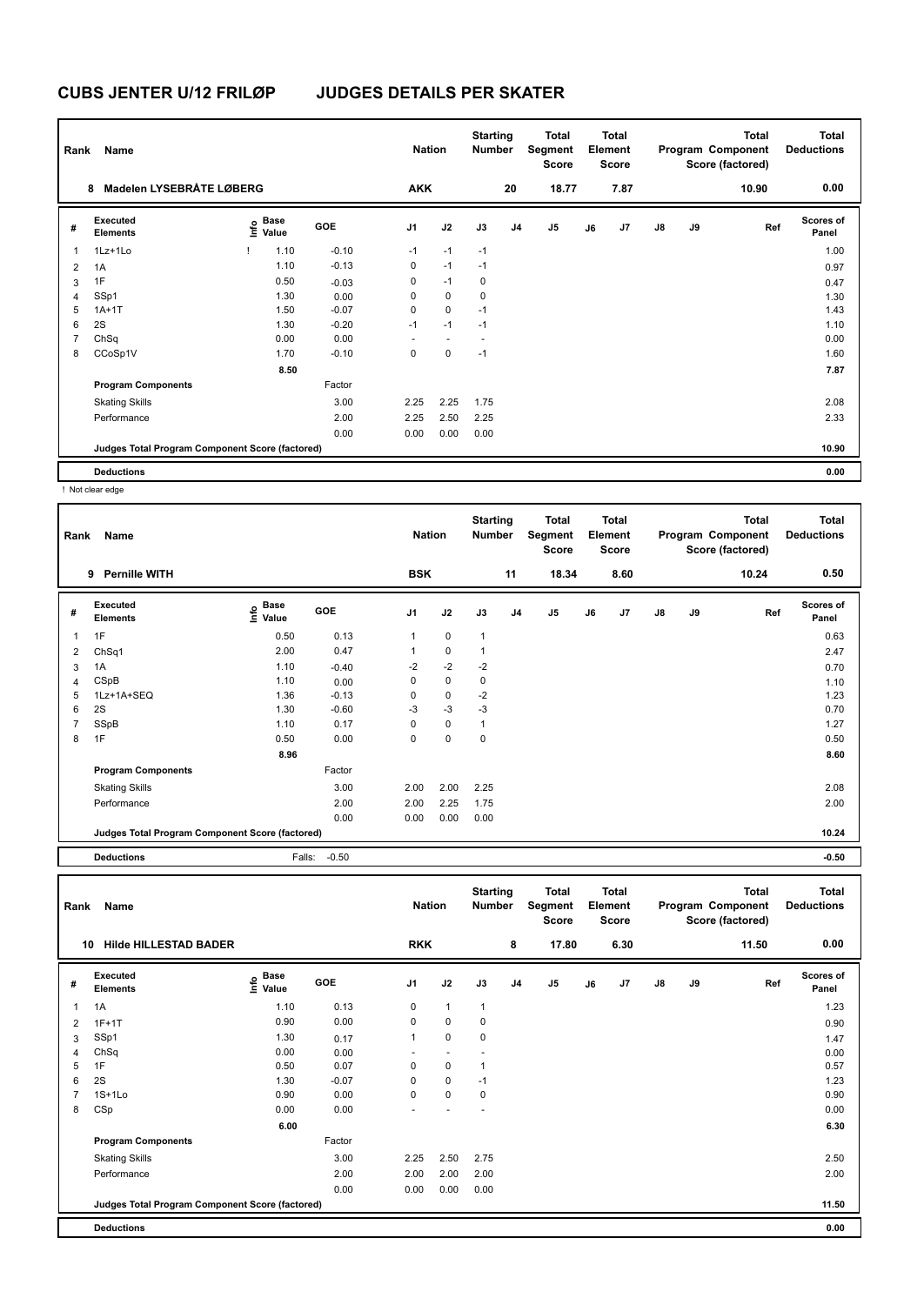| Rank           | Name                                            |                                             |         | <b>Nation</b>  |                          | <b>Starting</b><br><b>Number</b> |                | Total<br>Segment<br>Score |    | <b>Total</b><br>Element<br>Score |               |    | <b>Total</b><br>Program Component<br>Score (factored) | <b>Total</b><br><b>Deductions</b> |
|----------------|-------------------------------------------------|---------------------------------------------|---------|----------------|--------------------------|----------------------------------|----------------|---------------------------|----|----------------------------------|---------------|----|-------------------------------------------------------|-----------------------------------|
|                | 11 Synne KJÆRNES                                |                                             |         | SIL            |                          |                                  | $\mathbf{2}$   | 16.14                     |    | 7.49                             |               |    | 8.65                                                  | 0.00                              |
| #              | Executed<br><b>Elements</b>                     | <b>Base</b><br>e <sup>Base</sup><br>⊆ Value | GOE     | J <sub>1</sub> | J2                       | J3                               | J <sub>4</sub> | J <sub>5</sub>            | J6 | J7                               | $\mathsf{J}8$ | J9 | Ref                                                   | <b>Scores of</b><br>Panel         |
| $\overline{1}$ | 1A<                                             | 0.80                                        | $-0.33$ | $-2$           | $-2$                     | $-1$                             |                |                           |    |                                  |               |    |                                                       | 0.47                              |
| 2              | ChSq1                                           | 2.00                                        | $-0.17$ | 0              | $-1$                     | 0                                |                |                           |    |                                  |               |    |                                                       | 1.83                              |
| 3              | CoSp1V                                          | 1.30                                        | 0.00    | 0              | 0                        | 0                                |                |                           |    |                                  |               |    |                                                       | 1.30                              |
| 4              | 1A<<                                            | 0.00                                        | 0.00    | ٠              | $\overline{\phantom{a}}$ | $\overline{\phantom{a}}$         |                |                           |    |                                  |               |    |                                                       | 0.00                              |
| 5              | 1Lo+1Lo                                         | 1.00                                        | $-0.07$ | 0              | $-1$                     | $-1$                             |                |                           |    |                                  |               |    |                                                       | 0.93                              |
| 6              | $1F+1Lo$                                        | 1.00                                        | $-0.07$ | $-1$           | $-1$                     | 0                                |                |                           |    |                                  |               |    |                                                       | 0.93                              |
| $\overline{7}$ | 1Lz                                             | 0.60                                        | 0.00    | 0              | 0                        | 0                                |                |                           |    |                                  |               |    |                                                       | 0.60                              |
| 8              | SSpB                                            | 1.10                                        | 0.33    | 1              | $\mathbf 0$              | $\overline{1}$                   |                |                           |    |                                  |               |    |                                                       | 1.43                              |
|                |                                                 | 7.80                                        |         |                |                          |                                  |                |                           |    |                                  |               |    |                                                       | 7.49                              |
|                | <b>Program Components</b>                       |                                             | Factor  |                |                          |                                  |                |                           |    |                                  |               |    |                                                       |                                   |
|                | <b>Skating Skills</b>                           |                                             | 3.00    | 1.75           | 1.75                     | 2.00                             |                |                           |    |                                  |               |    |                                                       | 1.83                              |
|                | Performance                                     |                                             | 2.00    | 2.25           | 1.50                     | 1.00                             |                |                           |    |                                  |               |    |                                                       | 1.58                              |
|                |                                                 |                                             | 0.00    | 0.00           | 0.00                     | 0.00                             |                |                           |    |                                  |               |    |                                                       |                                   |
|                | Judges Total Program Component Score (factored) |                                             |         |                |                          |                                  |                |                           |    |                                  |               |    |                                                       | 8.65                              |
|                | <b>Deductions</b>                               |                                             |         |                |                          |                                  |                |                           |    |                                  |               |    |                                                       | 0.00                              |

< Under-rotated jump << Downgraded jump

| Rank           | Name                                            |                       |         | <b>Nation</b>  |      | <b>Starting</b><br><b>Number</b> |                | <b>Total</b><br>Segment<br>Score |    | <b>Total</b><br>Element<br>Score |               |    | <b>Total</b><br>Program Component<br>Score (factored) | Total<br><b>Deductions</b> |
|----------------|-------------------------------------------------|-----------------------|---------|----------------|------|----------------------------------|----------------|----------------------------------|----|----------------------------------|---------------|----|-------------------------------------------------------|----------------------------|
|                | <b>Victoria BUØY OFFENBERG</b><br>12            |                       |         | <b>AKK</b>     |      |                                  | 18             | 15.80                            |    | 5.14                             |               |    | 10.66                                                 | 0.00                       |
| #              | <b>Executed</b><br><b>Elements</b>              | $\sum_{i=1}^{n}$ Base | GOE     | J <sub>1</sub> | J2   | J3                               | J <sub>4</sub> | J5                               | J6 | J7                               | $\mathsf{J}8$ | J9 | Ref                                                   | <b>Scores of</b><br>Panel  |
| 1              | 1A                                              | 1.10                  | $-0.13$ | 0              | $-1$ | $-1$                             |                |                                  |    |                                  |               |    |                                                       | 0.97                       |
| 2              | $1Lz+1T$                                        | 1.00                  | 0.00    | 0              | 0    | $\mathbf 0$                      |                |                                  |    |                                  |               |    |                                                       | 1.00                       |
| 3              | $1F+1Lo$                                        | 1.00                  | 0.00    | $\mathbf 0$    | 0    | $\mathbf 0$                      |                |                                  |    |                                  |               |    |                                                       | 1.00                       |
| 4              | ChSq                                            | 0.00                  | 0.00    |                |      |                                  |                |                                  |    |                                  |               |    |                                                       | 0.00                       |
| 5              | SSp                                             | 0.00                  | 0.00    |                |      |                                  |                |                                  |    |                                  |               |    |                                                       | 0.00                       |
| 6              | 1F                                              | 0.50                  | 0.07    | 0              | 0    | 1                                |                |                                  |    |                                  |               |    |                                                       | 0.57                       |
| $\overline{7}$ | 1Lo                                             | 0.50                  | 0.00    | $\Omega$       | 0    | $\mathbf 0$                      |                |                                  |    |                                  |               |    |                                                       | 0.50                       |
| 8              | CoSpBV                                          | 1.10                  | 0.00    | 0              | 0    | 0                                |                |                                  |    |                                  |               |    |                                                       | 1.10                       |
|                |                                                 | 5.20                  |         |                |      |                                  |                |                                  |    |                                  |               |    |                                                       | 5.14                       |
|                | <b>Program Components</b>                       |                       | Factor  |                |      |                                  |                |                                  |    |                                  |               |    |                                                       |                            |
|                | <b>Skating Skills</b>                           |                       | 3.00    | 2.00           | 2.00 | 2.00                             |                |                                  |    |                                  |               |    |                                                       | 2.00                       |
|                | Performance                                     |                       | 2.00    | 2.25           | 2.00 | 2.75                             |                |                                  |    |                                  |               |    |                                                       | 2.33                       |
|                |                                                 |                       | 0.00    | 0.00           | 0.00 | 0.00                             |                |                                  |    |                                  |               |    |                                                       |                            |
|                | Judges Total Program Component Score (factored) |                       |         |                |      |                                  |                |                                  |    |                                  |               |    |                                                       | 10.66                      |
|                | <b>Deductions</b>                               |                       |         |                |      |                                  |                |                                  |    |                                  |               |    |                                                       | 0.00                       |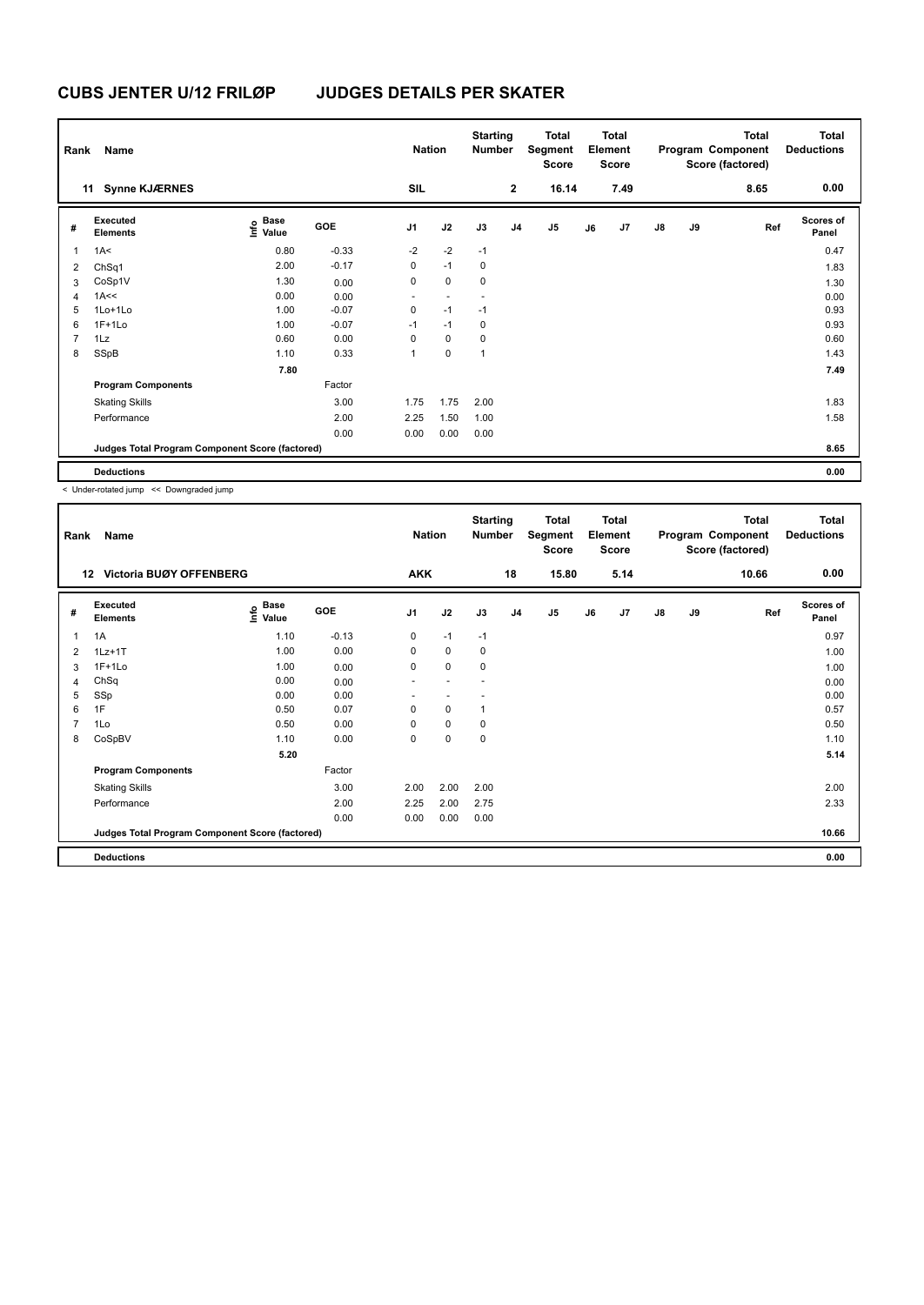| Rank           | Name                                            |                                  |         | <b>Nation</b>            |                          | <b>Starting</b><br><b>Number</b> |                | <b>Total</b><br>Segment<br><b>Score</b> |    | <b>Total</b><br>Element<br><b>Score</b> |               |    | <b>Total</b><br>Program Component<br>Score (factored) | <b>Total</b><br><b>Deductions</b> |
|----------------|-------------------------------------------------|----------------------------------|---------|--------------------------|--------------------------|----------------------------------|----------------|-----------------------------------------|----|-----------------------------------------|---------------|----|-------------------------------------------------------|-----------------------------------|
|                | Silje Ai-ha DUONG<br>13                         |                                  |         | <b>FKK</b>               |                          |                                  | 16             | 15.62                                   |    | 7.03                                    |               |    | 8.59                                                  | 0.00                              |
| #              | Executed<br><b>Elements</b>                     | <b>Base</b><br>o Base<br>⊆ Value | GOE     | J <sub>1</sub>           | J2                       | J3                               | J <sub>4</sub> | J <sub>5</sub>                          | J6 | J7                                      | $\mathsf{J}8$ | J9 | Ref                                                   | <b>Scores of</b><br>Panel         |
| $\overline{1}$ | 1A<<                                            | 0.00                             | 0.00    | $\overline{\phantom{a}}$ | $\overline{\phantom{a}}$ | $\overline{\phantom{a}}$         |                |                                         |    |                                         |               |    |                                                       | 0.00                              |
| $\overline{2}$ | $1S+1T$                                         | 0.80                             | 0.00    | 0                        | $\mathbf 0$              | 0                                |                |                                         |    |                                         |               |    |                                                       | 0.80                              |
| 3              | CoSpBV                                          | 1.10                             | 0.00    | 0                        | $\mathbf 0$              | 0                                |                |                                         |    |                                         |               |    |                                                       | 1.10                              |
| 4              | ChSq1                                           | 2.00                             | 0.00    | 0                        | $\mathbf 0$              | 0                                |                |                                         |    |                                         |               |    |                                                       | 2.00                              |
| 5              | 1Lo+1Lo                                         | 1.00                             | $-0.07$ | 0                        | $-1$                     | $-1$                             |                |                                         |    |                                         |               |    |                                                       | 0.93                              |
| 6              | 1F<                                             | 0.40                             | $-0.30$ | $-3$                     | $-3$                     | $-3$                             |                |                                         |    |                                         |               |    |                                                       | 0.10                              |
| $\overline{7}$ | 1Lo                                             | 0.50                             | 0.00    | 0                        | $\mathbf 0$              | $\mathbf 0$                      |                |                                         |    |                                         |               |    |                                                       | 0.50                              |
| 8              | SSpB                                            | 1.10                             | 0.50    | 1                        | 1                        | $\mathbf{1}$                     |                |                                         |    |                                         |               |    |                                                       | 1.60                              |
|                |                                                 | 6.90                             |         |                          |                          |                                  |                |                                         |    |                                         |               |    |                                                       | 7.03                              |
|                | <b>Program Components</b>                       |                                  | Factor  |                          |                          |                                  |                |                                         |    |                                         |               |    |                                                       |                                   |
|                | <b>Skating Skills</b>                           |                                  | 3.00    | 1.75                     | 1.75                     | 1.75                             |                |                                         |    |                                         |               |    |                                                       | 1.75                              |
|                | Performance                                     |                                  | 2.00    | 1.75                     | 1.75                     | 1.50                             |                |                                         |    |                                         |               |    |                                                       | 1.67                              |
|                |                                                 |                                  | 0.00    | 0.00                     | 0.00                     | 0.00                             |                |                                         |    |                                         |               |    |                                                       |                                   |
|                | Judges Total Program Component Score (factored) |                                  |         |                          |                          |                                  |                |                                         |    |                                         |               |    |                                                       | 8.59                              |
|                | <b>Deductions</b>                               |                                  |         |                          |                          |                                  |                |                                         |    |                                         |               |    |                                                       | 0.00                              |

< Under-rotated jump << Downgraded jump

| Rank           | Name                                            |                                                          |         | <b>Nation</b>  |             | <b>Starting</b><br><b>Number</b> |                | <b>Total</b><br>Segment<br><b>Score</b> |    | <b>Total</b><br>Element<br><b>Score</b> |               |    | <b>Total</b><br>Program Component<br>Score (factored) | <b>Total</b><br><b>Deductions</b> |
|----------------|-------------------------------------------------|----------------------------------------------------------|---------|----------------|-------------|----------------------------------|----------------|-----------------------------------------|----|-----------------------------------------|---------------|----|-------------------------------------------------------|-----------------------------------|
|                | <b>Mariam KARA ALI</b><br>14                    |                                                          |         | <b>SSK</b>     |             |                                  | 21             | 14.27                                   |    | 6.37                                    |               |    | 7.90                                                  | 0.00                              |
| #              | Executed<br><b>Elements</b>                     | <b>Base</b><br>$\mathop{\mathsf{Irr}}\nolimits$<br>Value | GOE     | J <sub>1</sub> | J2          | J3                               | J <sub>4</sub> | J5                                      | J6 | J7                                      | $\mathsf{J}8$ | J9 | Ref                                                   | <b>Scores of</b><br>Panel         |
| 1              | 1Lo+1Lo                                         | 1.00                                                     | 0.00    | 0              | $\mathbf 0$ | $\mathbf 0$                      |                |                                         |    |                                         |               |    |                                                       | 1.00                              |
| $\overline{2}$ | 1F                                              | 0.50                                                     | $-0.03$ | 0              | 0           | $-1$                             |                |                                         |    |                                         |               |    |                                                       | 0.47                              |
| 3              | SSp1                                            | 1.30                                                     | 0.17    | 1              | 0           | $\mathbf 0$                      |                |                                         |    |                                         |               |    |                                                       | 1.47                              |
| 4              | ChSq                                            | 0.00                                                     | 0.00    |                |             |                                  |                |                                         |    |                                         |               |    |                                                       | 0.00                              |
| 5              | 1F                                              | 0.50                                                     | $-0.07$ | 0              | $-1$        | $-1$                             |                |                                         |    |                                         |               |    |                                                       | 0.43                              |
| 6              | $1S+1Lo$                                        | 0.90                                                     | $-0.07$ | 0              | $-1$        | $-1$                             |                |                                         |    |                                         |               |    |                                                       | 0.83                              |
| 7              | 1T                                              | 0.40                                                     | $-0.03$ | $-1$           | $\mathbf 0$ | $\mathbf 0$                      |                |                                         |    |                                         |               |    |                                                       | 0.37                              |
| 8              | CCoSp1                                          | 2.00                                                     | $-0.20$ | 0              | $-1$        | $-1$                             |                |                                         |    |                                         |               |    |                                                       | 1.80                              |
|                |                                                 | 6.60                                                     |         |                |             |                                  |                |                                         |    |                                         |               |    |                                                       | 6.37                              |
|                | <b>Program Components</b>                       |                                                          | Factor  |                |             |                                  |                |                                         |    |                                         |               |    |                                                       |                                   |
|                | <b>Skating Skills</b>                           |                                                          | 3.00    | 1.75           | 1.50        | 1.50                             |                |                                         |    |                                         |               |    |                                                       | 1.58                              |
|                | Performance                                     |                                                          | 2.00    | 1.50           | 1.50        | 1.75                             |                |                                         |    |                                         |               |    |                                                       | 1.58                              |
|                |                                                 |                                                          | 0.00    | 0.00           | 0.00        | 0.00                             |                |                                         |    |                                         |               |    |                                                       |                                   |
|                | Judges Total Program Component Score (factored) |                                                          |         |                |             |                                  |                |                                         |    |                                         |               |    |                                                       | 7.90                              |

**Deductions 0.00**

**Total Deductions Total Program Component Score (factored) Total Element Score Total Segment Score Starting Rank Name Nation Number # Executed Elements Base Value GOE J1 J2 J3 J4 J5 J6 J7 J8 J9 Scores of Panel** 1 0.90 0.00 0 0 0 **Ref**  سان 1995 **International Company of Science of Company of Science of Science of Science of Science of Science o**<br>المسابق المسابق المسابق المسابق المسابق المسابق المسابق المسابق المسابق المسابق المسابق المسابق المسابق المس  **15 Ida BELASKA TTK 6 13.48 5.33 8.65 0.50** 2 1Lz 0.60 -0.07 -1 -1 0 0.53 3 1F+1T 0.90 0.00 0 0 0 0.90 4 USpB 1.00 0.00 0 0 0 1.00 5 1S 0.40 0.00 0 0 0 0.40 6 1F 0.50 0.00 0 0 0 0.50 7 SSpB 1.10 0.00 0 0 0 1.10 8 ChSq 0.00 0.00 - - - 0.00  **5.40 5.33 Program Components**  Skating Skills 1.75 2.00 Factor 3.00 1.75 1.75 2.00 1.83 Performance 2.00 2.00 1.56 1.50 1.50 1.50 1.50 1.50 1.58 1.50 1.58 1.58 1.58 1.58 0.00 0.00 0.00 0.00 **Deductions** Falls: -0.50 **-0.50 Judges Total Program Component Score (factored) 8.65**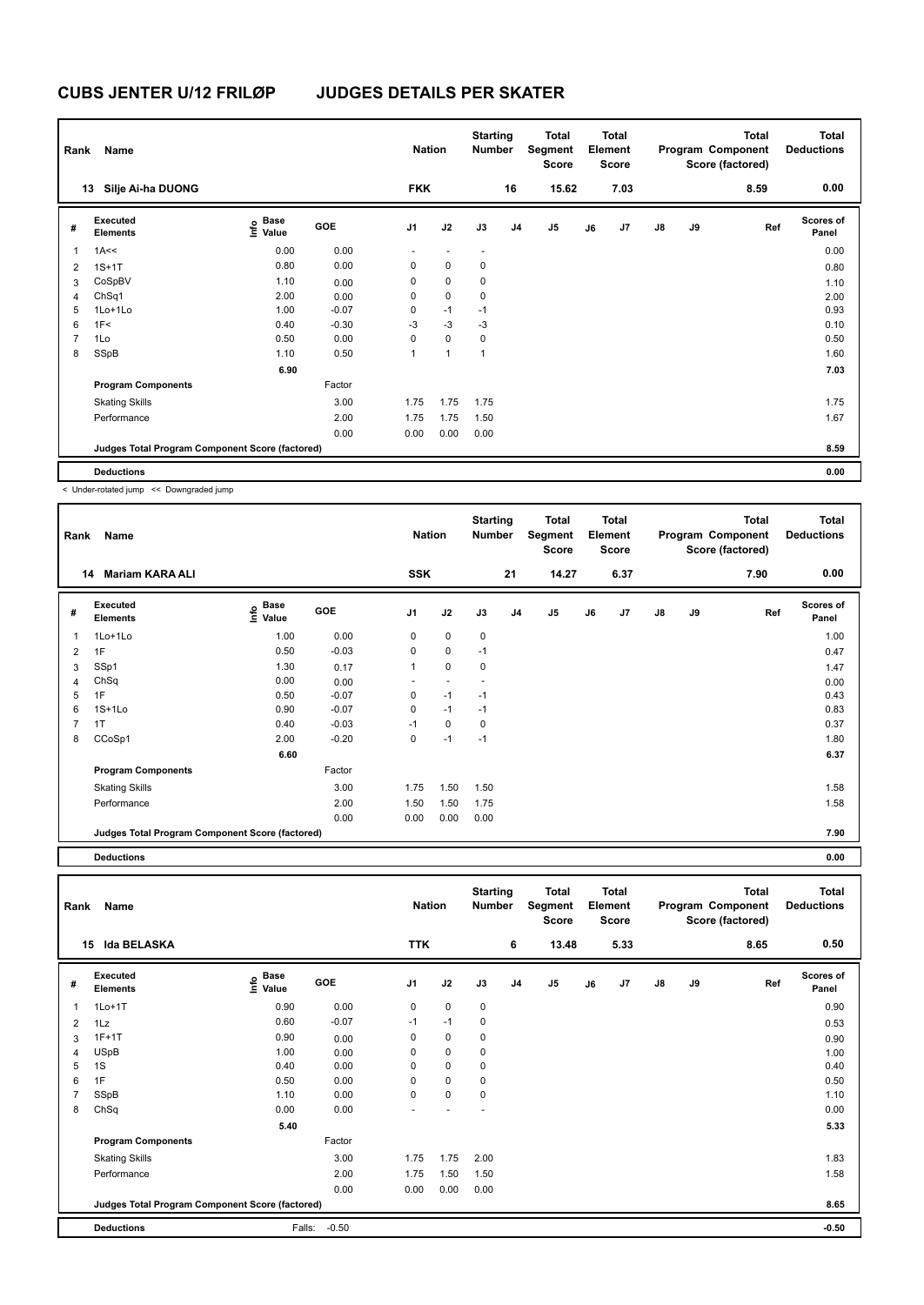| Rank | Name                                            |                   |         | <b>Nation</b>  |                          | <b>Starting</b><br><b>Number</b> |                | <b>Total</b><br>Segment<br><b>Score</b> |    | <b>Total</b><br>Element<br>Score |               |    | <b>Total</b><br>Program Component<br>Score (factored) | <b>Total</b><br><b>Deductions</b> |
|------|-------------------------------------------------|-------------------|---------|----------------|--------------------------|----------------------------------|----------------|-----------------------------------------|----|----------------------------------|---------------|----|-------------------------------------------------------|-----------------------------------|
| 16   | <b>Linde ANTONSEN</b>                           |                   |         | <b>FKK</b>     |                          |                                  | 13             | 12.23                                   |    | 4.63                             |               |    | 7.60                                                  | 0.00                              |
| #    | Executed<br><b>Elements</b>                     | e Base<br>E Value | GOE     | J <sub>1</sub> | J2                       | J3                               | J <sub>4</sub> | J <sub>5</sub>                          | J6 | J7                               | $\mathsf{J}8$ | J9 | Ref                                                   | <b>Scores of</b><br>Panel         |
| 1    | $1F+1Lo$                                        | 1.00              | $-0.10$ | $-1$           | $-1$                     | $-1$                             |                |                                         |    |                                  |               |    |                                                       | 0.90                              |
| 2    | $1F+1T$                                         | 0.90              | $-0.07$ | 0              | $-1$                     | $-1$                             |                |                                         |    |                                  |               |    |                                                       | 0.83                              |
| 3    | ChSq1                                           | 2.00              | 0.00    | 0              | 0                        | 0                                |                |                                         |    |                                  |               |    |                                                       | 2.00                              |
| 4    | $1$ Lo $+1$ Lo $*$                              | 0.50              | 0.00    | 0              | $\mathbf 0$              | $\mathbf 0$                      |                |                                         |    |                                  |               |    |                                                       | 0.50                              |
| 5    | SSp                                             | 0.00              | 0.00    | ٠              | $\overline{\phantom{a}}$ | $\overline{\phantom{a}}$         |                |                                         |    |                                  |               |    |                                                       | 0.00                              |
| 6    | 1S                                              | 0.40              | 0.00    | 0              | $\mathbf 0$              | 0                                |                |                                         |    |                                  |               |    |                                                       | 0.40                              |
| 7    | 1A<<+SEQ+1S*                                    | 0.00              | 0.00    |                |                          |                                  |                |                                         |    |                                  |               |    |                                                       | 0.00                              |
| 8    | CoSp                                            | 0.00              | 0.00    |                |                          |                                  |                |                                         |    |                                  |               |    |                                                       | 0.00                              |
|      |                                                 | 4.80              |         |                |                          |                                  |                |                                         |    |                                  |               |    |                                                       | 4.63                              |
|      | <b>Program Components</b>                       |                   | Factor  |                |                          |                                  |                |                                         |    |                                  |               |    |                                                       |                                   |
|      | <b>Skating Skills</b>                           |                   | 3.00    | 1.50           | 1.50                     | 1.25                             |                |                                         |    |                                  |               |    |                                                       | 1.42                              |
|      | Performance                                     |                   | 2.00    | 1.75           | 1.75                     | 1.50                             |                |                                         |    |                                  |               |    |                                                       | 1.67                              |
|      |                                                 |                   | 0.00    | 0.00           | 0.00                     | 0.00                             |                |                                         |    |                                  |               |    |                                                       |                                   |
|      | Judges Total Program Component Score (factored) |                   |         |                |                          |                                  |                |                                         |    |                                  |               |    |                                                       | 7.60                              |
|      | <b>Deductions</b>                               |                   |         |                |                          |                                  |                |                                         |    |                                  |               |    |                                                       | 0.00                              |

<< Downgraded jump \* Invalid element

| Rank           | Name                                            |                                   |            | <b>Nation</b>  |      | <b>Starting</b><br><b>Number</b> |                | <b>Total</b><br>Segment<br><b>Score</b> |    | <b>Total</b><br>Element<br><b>Score</b> |               |    | <b>Total</b><br>Program Component<br>Score (factored) | <b>Total</b><br><b>Deductions</b> |
|----------------|-------------------------------------------------|-----------------------------------|------------|----------------|------|----------------------------------|----------------|-----------------------------------------|----|-----------------------------------------|---------------|----|-------------------------------------------------------|-----------------------------------|
| 17             | POLINA NIKOLAJEVA                               |                                   |            | <b>RKK</b>     |      |                                  | 12             | 11.94                                   |    | 3.27                                    |               |    | 8.67                                                  | 0.00                              |
| #              | Executed<br><b>Elements</b>                     | $\overset{\circ}{\text{E}}$ Value | <b>GOE</b> | J <sub>1</sub> | J2   | J3                               | J <sub>4</sub> | J <sub>5</sub>                          | J6 | J7                                      | $\mathsf{J}8$ | J9 | Ref                                                   | <b>Scores of</b><br>Panel         |
| 1              | 1F                                              | 0.50                              | 0.00       | 0              | 0    | $\mathbf 0$                      |                |                                         |    |                                         |               |    |                                                       | 0.50                              |
| 2              | ChSq                                            | 0.00                              | 0.00       |                |      |                                  |                |                                         |    |                                         |               |    |                                                       | 0.00                              |
| 3              | $1S+1T$                                         | 0.80                              | 0.00       | 0              | 0    | $\mathbf 0$                      |                |                                         |    |                                         |               |    |                                                       | 0.80                              |
| 4              | 1S                                              | 0.40                              | 0.00       | $\Omega$       | 0    | $\mathbf 0$                      |                |                                         |    |                                         |               |    |                                                       | 0.40                              |
| 5              | SSp                                             | 0.00                              | 0.00       |                |      |                                  |                |                                         |    |                                         |               |    |                                                       | 0.00                              |
| 6              | 1T<<                                            | 0.00                              | 0.00       |                |      |                                  |                |                                         |    |                                         |               |    |                                                       | 0.00                              |
| $\overline{7}$ | 1Lz                                             | 0.60                              | $-0.03$    | $\Omega$       | 0    | $-1$                             |                |                                         |    |                                         |               |    |                                                       | 0.57                              |
| 8              | $1T*+1Lo*$                                      | 0.00                              | 0.00       |                |      |                                  |                |                                         |    |                                         |               |    |                                                       | 0.00                              |
| 9              | <b>USpB</b>                                     | 1.00                              | 0.00       | 0              | 0    | $\mathbf 0$                      |                |                                         |    |                                         |               |    |                                                       | 1.00                              |
|                |                                                 | 3.30                              |            |                |      |                                  |                |                                         |    |                                         |               |    |                                                       | 3.27                              |
|                | <b>Program Components</b>                       |                                   | Factor     |                |      |                                  |                |                                         |    |                                         |               |    |                                                       |                                   |
|                | <b>Skating Skills</b>                           |                                   | 3.00       | 1.50           | 1.75 | 1.75                             |                |                                         |    |                                         |               |    |                                                       | 1.67                              |
|                | Performance                                     |                                   | 2.00       | 1.75           | 1.75 | 2.00                             |                |                                         |    |                                         |               |    |                                                       | 1.83                              |
|                |                                                 |                                   | 0.00       | 0.00           | 0.00 | 0.00                             |                |                                         |    |                                         |               |    |                                                       |                                   |
|                | Judges Total Program Component Score (factored) |                                   |            |                |      |                                  |                |                                         |    |                                         |               |    |                                                       | 8.67                              |
|                | <b>Deductions</b>                               |                                   |            |                |      |                                  |                |                                         |    |                                         |               |    |                                                       | 0.00                              |

<< Downgraded jump \* Invalid element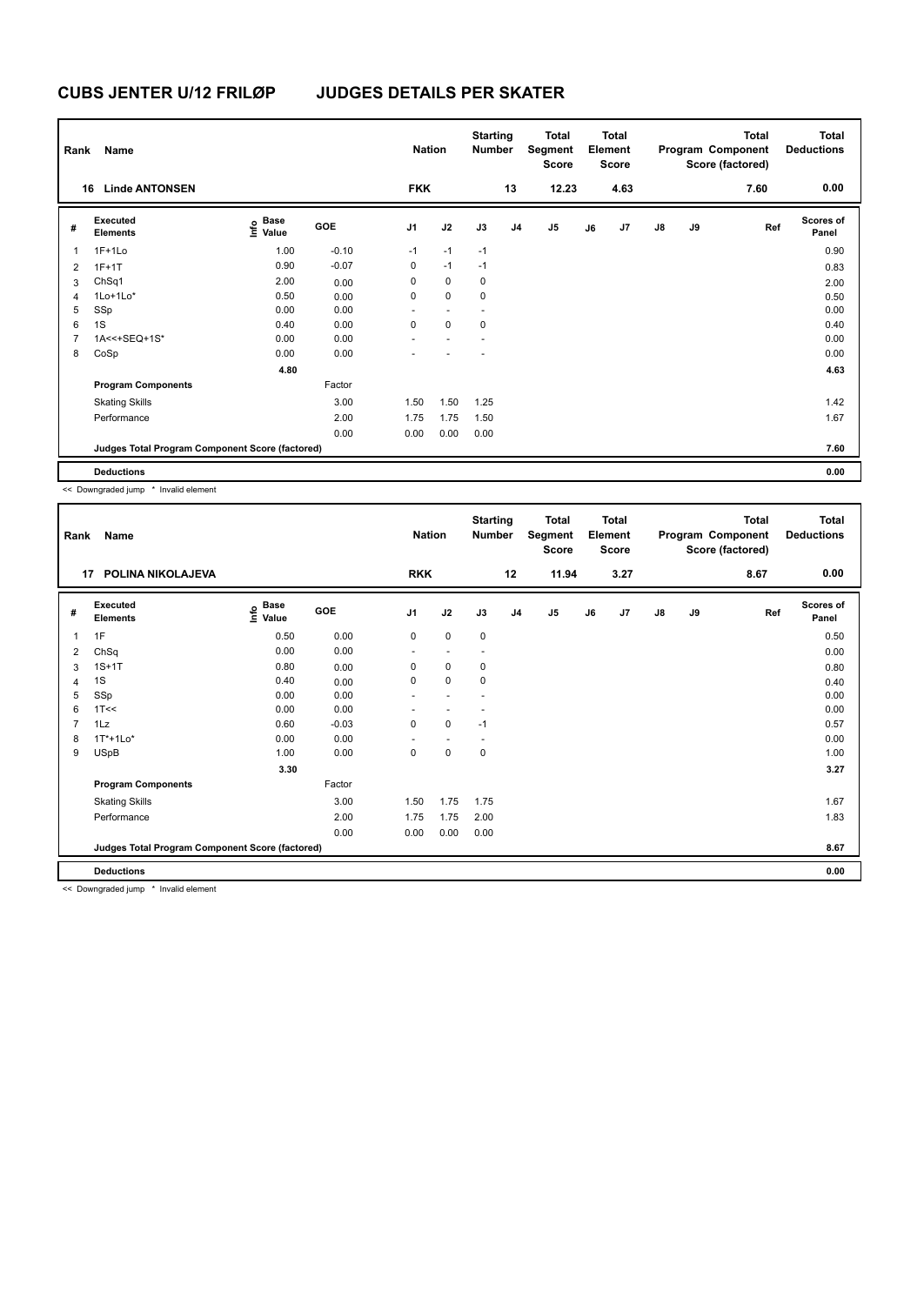| Rank           | Name                                            |                   |         | <b>Nation</b>  |             | <b>Starting</b><br>Number |                | <b>Total</b><br>Segment<br><b>Score</b> |    | <b>Total</b><br>Element<br><b>Score</b> |               |    | Total<br>Program Component<br>Score (factored) | <b>Total</b><br><b>Deductions</b> |
|----------------|-------------------------------------------------|-------------------|---------|----------------|-------------|---------------------------|----------------|-----------------------------------------|----|-----------------------------------------|---------------|----|------------------------------------------------|-----------------------------------|
|                | <b>Emilie Kristina BREKKEN</b><br>18            |                   |         | SIL            |             |                           | 14             | 10.90                                   |    | 5.31                                    |               |    | 5.59                                           | 0.00                              |
| #              | Executed<br><b>Elements</b>                     | e Base<br>E Value | GOE     | J <sub>1</sub> | J2          | J3                        | J <sub>4</sub> | J5                                      | J6 | J7                                      | $\mathsf{J}8$ | J9 | Ref                                            | <b>Scores of</b><br>Panel         |
| 1              | 1Lz                                             | 0.60              | $-0.23$ | $-3$           | $-3$        | $-1$                      |                |                                         |    |                                         |               |    |                                                | 0.37                              |
| 2              | <b>USpB</b>                                     | 1.00              | 0.00    | 0              | $\mathbf 0$ | 0                         |                |                                         |    |                                         |               |    |                                                | 1.00                              |
| 3              | 1F                                              | 0.50              | $-0.03$ | 0              | $\pmb{0}$   | $-1$                      |                |                                         |    |                                         |               |    |                                                | 0.47                              |
| 4              | ChSq1                                           | 2.00              | $-0.67$ | $-2$           | $-1$        | $-1$                      |                |                                         |    |                                         |               |    |                                                | 1.33                              |
| 5              | 1Lo                                             | 0.50              | 0.00    | $\mathbf 0$    | $\mathbf 0$ | 0                         |                |                                         |    |                                         |               |    |                                                | 0.50                              |
| 6              | $1S+1Lo$                                        | 0.90              | $-0.03$ | 0              | $-1$        | 0                         |                |                                         |    |                                         |               |    |                                                | 0.87                              |
| $\overline{7}$ | $1F+1T$                                         | 0.90              | $-0.13$ | $-2$           | $-1$        | $-1$                      |                |                                         |    |                                         |               |    |                                                | 0.77                              |
|                |                                                 | 6.40              |         |                |             |                           |                |                                         |    |                                         |               |    |                                                | 5.31                              |
|                | <b>Program Components</b>                       |                   | Factor  |                |             |                           |                |                                         |    |                                         |               |    |                                                |                                   |
|                | <b>Skating Skills</b>                           |                   | 3.00    | 1.00           | 1.25        | 1.50                      |                |                                         |    |                                         |               |    |                                                | 1.25                              |
|                | Performance                                     |                   | 2.00    | 0.75           | 1.00        | 1.00                      |                |                                         |    |                                         |               |    |                                                | 0.92                              |
|                |                                                 |                   | 0.00    | 0.00           | 0.00        | 0.00                      |                |                                         |    |                                         |               |    |                                                |                                   |
|                | Judges Total Program Component Score (factored) |                   |         |                |             |                           |                |                                         |    |                                         |               |    |                                                | 5.59                              |
|                | <b>Deductions</b>                               |                   |         |                |             |                           |                |                                         |    |                                         |               |    |                                                | 0.00                              |

! Not clear edge

| Rank           | Name                                            |                                             |         |                          | <b>Nation</b>            |      | <b>Starting</b><br><b>Number</b> | <b>Total</b><br>Segment<br><b>Score</b> | <b>Total</b><br>Element<br><b>Score</b> |      |               | <b>Total</b><br>Program Component<br>Score (factored) |      | <b>Total</b><br><b>Deductions</b> |
|----------------|-------------------------------------------------|---------------------------------------------|---------|--------------------------|--------------------------|------|----------------------------------|-----------------------------------------|-----------------------------------------|------|---------------|-------------------------------------------------------|------|-----------------------------------|
|                | Anna Isabelle BJØRNSON<br>19                    |                                             |         | <b>SSK</b>               |                          |      | 1                                | 10.30                                   |                                         | 4.13 |               |                                                       | 6.17 | 0.00                              |
| #              | <b>Executed</b><br><b>Elements</b>              | <b>Base</b><br>e <sup>Base</sup><br>⊆ Value | GOE     | J1                       | J2                       | J3   | J <sub>4</sub>                   | J <sub>5</sub>                          | J6                                      | J7   | $\mathsf{J}8$ | J9                                                    | Ref  | Scores of<br>Panel                |
| 1              | $1F+1T$                                         | 0.90                                        | $-0.07$ | 0                        | $-1$                     | $-1$ |                                  |                                         |                                         |      |               |                                                       |      | 0.83                              |
| 2              | SSp1                                            | 1.30                                        | $-0.20$ | $-1$                     | $-1$                     | 0    |                                  |                                         |                                         |      |               |                                                       |      | 1.10                              |
| 3              | ChSq                                            | 0.00                                        | 0.00    |                          |                          |      |                                  |                                         |                                         |      |               |                                                       |      | 0.00                              |
| 4              | 1Lo+1Lo                                         | 1.00                                        | $-0.10$ | 0                        | $-2$                     | $-1$ |                                  |                                         |                                         |      |               |                                                       |      | 0.90                              |
| 5              | CoSp                                            | 0.00                                        | 0.00    | $\overline{\phantom{a}}$ | $\overline{\phantom{a}}$ |      |                                  |                                         |                                         |      |               |                                                       |      | 0.00                              |
| 6              | 1F                                              | 0.50                                        | $-0.07$ | 0                        | $-1$                     | $-1$ |                                  |                                         |                                         |      |               |                                                       |      | 0.43                              |
| $\overline{7}$ | 1S                                              | 0.40                                        | 0.00    | 0                        | 0                        | 0    |                                  |                                         |                                         |      |               |                                                       |      | 0.40                              |
| 8              | 1Lz                                             | 0.60<br>$\mathbf{I}$                        | $-0.13$ | $-1$                     | $-2$                     | $-1$ |                                  |                                         |                                         |      |               |                                                       |      | 0.47                              |
|                |                                                 | 4.70                                        |         |                          |                          |      |                                  |                                         |                                         |      |               |                                                       |      | 4.13                              |
|                | <b>Program Components</b>                       |                                             | Factor  |                          |                          |      |                                  |                                         |                                         |      |               |                                                       |      |                                   |
|                | <b>Skating Skills</b>                           |                                             | 3.00    | 1.00                     | 1.25                     | 1.25 |                                  |                                         |                                         |      |               |                                                       |      | 1.17                              |
|                | Performance                                     |                                             | 2.00    | 1.00                     | 1.25                     | 1.75 |                                  |                                         |                                         |      |               |                                                       |      | 1.33                              |
|                |                                                 |                                             | 0.00    | 0.00                     | 0.00                     | 0.00 |                                  |                                         |                                         |      |               |                                                       |      |                                   |
|                | Judges Total Program Component Score (factored) |                                             |         |                          |                          |      |                                  |                                         |                                         |      |               |                                                       |      | 6.17                              |
|                | <b>Deductions</b>                               |                                             |         |                          |                          |      |                                  |                                         |                                         |      |               |                                                       |      | 0.00                              |

! Not clear edge

| Rank           | Name                                            |                                  |            | <b>Nation</b>  |      | <b>Starting</b><br><b>Number</b> |                | <b>Total</b><br>Segment<br><b>Score</b> |    | <b>Total</b><br>Element<br>Score |               |    | <b>Total</b><br>Program Component<br>Score (factored) | <b>Total</b><br><b>Deductions</b> |
|----------------|-------------------------------------------------|----------------------------------|------------|----------------|------|----------------------------------|----------------|-----------------------------------------|----|----------------------------------|---------------|----|-------------------------------------------------------|-----------------------------------|
| 20             | <b>Augusta NORDSTAD</b>                         |                                  |            | SIL            |      |                                  | 5              | 7.07                                    |    | 3.24                             |               |    | 4.33                                                  | 0.50                              |
| #              | Executed<br><b>Elements</b>                     | <b>Base</b><br>e Base<br>⊆ Value | <b>GOE</b> | J <sub>1</sub> | J2   | J3                               | J <sub>4</sub> | J5                                      | J6 | J7                               | $\mathsf{J}8$ | J9 | Ref                                                   | <b>Scores of</b><br>Panel         |
| 1              | $1T+1T$                                         | 0.80                             | $-0.13$    | $-1$           | $-1$ | $-2$                             |                |                                         |    |                                  |               |    |                                                       | 0.67                              |
| 2              | 1Lo<                                            | 0.40                             | $-0.23$    | $-2$           | $-2$ | $-3$                             |                |                                         |    |                                  |               |    |                                                       | 0.17                              |
| 3              | 1S                                              | 0.40                             | $-0.10$    | $-1$           | $-1$ | $-1$                             |                |                                         |    |                                  |               |    |                                                       | 0.30                              |
| 4              | <b>USpB</b>                                     | 1.00                             | $-0.40$    | 0              | $-2$ | $-2$                             |                |                                         |    |                                  |               |    |                                                       | 0.60                              |
| 5              | $1S+1T$                                         | 0.80                             | $-0.13$    | 0              | $-2$ | $-2$                             |                |                                         |    |                                  |               |    |                                                       | 0.67                              |
| 6              | ChSq1                                           | 2.00                             | $-1.50$    | $-3$           | $-3$ | $-3$                             |                |                                         |    |                                  |               |    |                                                       | 0.50                              |
| $\overline{7}$ | 1S                                              | 0.40                             | $-0.07$    | 0              | $-1$ | $-1$                             |                |                                         |    |                                  |               |    |                                                       | 0.33                              |
|                |                                                 | 5.80                             |            |                |      |                                  |                |                                         |    |                                  |               |    |                                                       | 3.24                              |
|                | <b>Program Components</b>                       |                                  | Factor     |                |      |                                  |                |                                         |    |                                  |               |    |                                                       |                                   |
|                | <b>Skating Skills</b>                           |                                  | 3.00       | 1.00           | 0.75 | 0.75                             |                |                                         |    |                                  |               |    |                                                       | 0.83                              |
|                | Performance                                     |                                  | 2.00       | 1.25           | 0.75 | 0.75                             |                |                                         |    |                                  |               |    |                                                       | 0.92                              |
|                |                                                 |                                  | 0.00       | 0.00           | 0.00 | 0.00                             |                |                                         |    |                                  |               |    |                                                       |                                   |
|                | Judges Total Program Component Score (factored) |                                  |            |                |      |                                  |                |                                         |    |                                  |               |    |                                                       | 4.33                              |
|                | <b>Deductions</b>                               | Falls:                           | $-0.50$    |                |      |                                  |                |                                         |    |                                  |               |    |                                                       | $-0.50$                           |

< Under-rotated jump